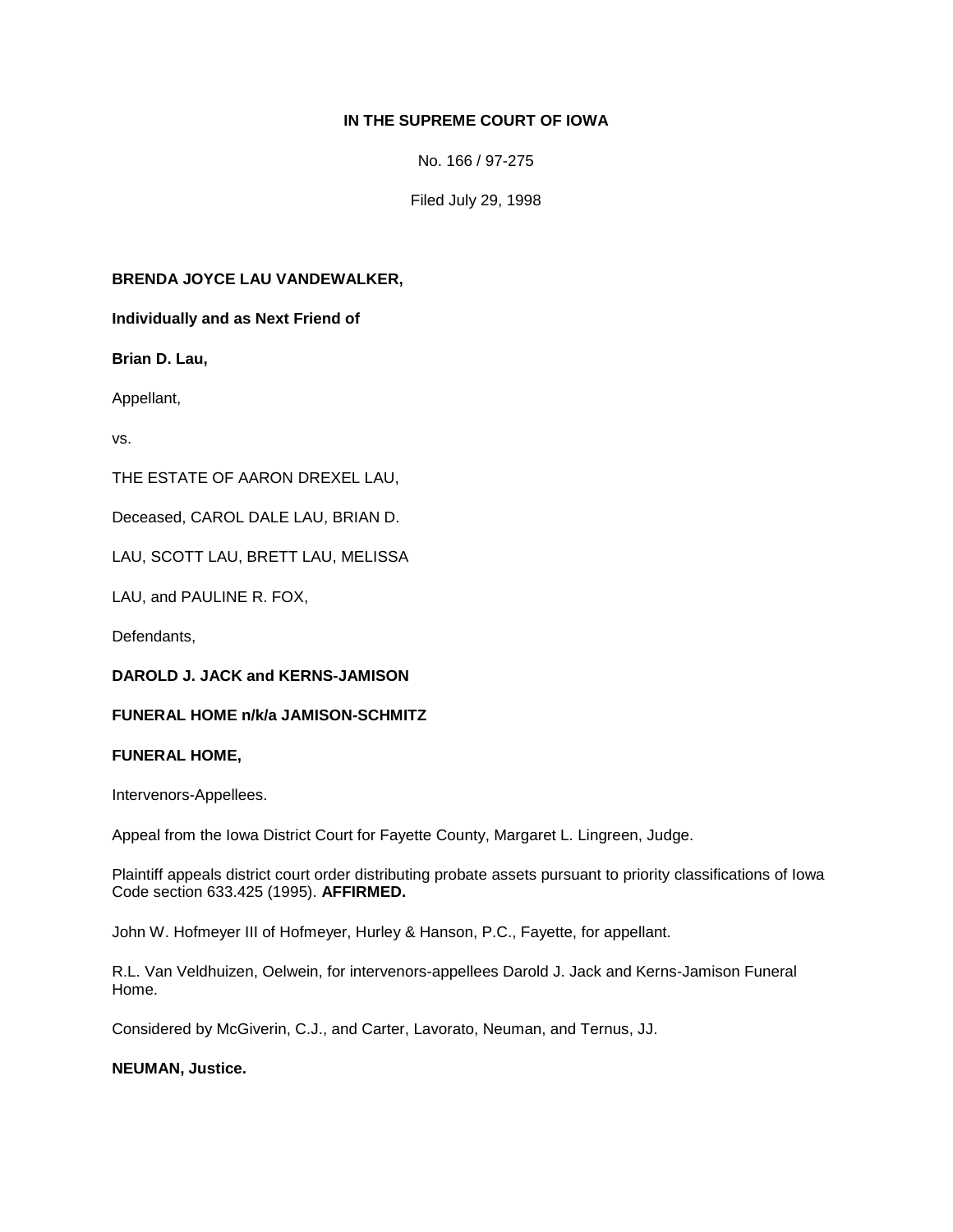The question on appeal is whether a constructive trust or equitable lien should be imposed on assets belatedly recovered by the insolvent estate of Aaron Drexel Lau. The decedent's former wife, plaintiff Brenda Lau VanDeWalker, urges that equity demands her claim to the assets be paid ahead of debts and charges of the estate. The district court ruled that Iowa Code section 633.425 (1995) controls distribution of estate assets, subordinating plaintiff's claims to payment of administration costs and burial expenses. We affirm.

## **I. Background Facts and Proceedings.**

This controversy stems from earlier litigation in which Brenda Lau VanDeWalker sued the Aaron Lau estate to collect dissolution of marriage property settlement payments of \$12,500 and back child support of \$3350 left unpaid by Aaron at the time of his death in January 1987. *See In re Estate of Lau*, 442 N.W.2d 109, 110 (Iowa 1989). In *Estate of Lau*, Brenda argued that her judicial lien against Aaron's real estate and general judgment lien for unpaid support were not subject to classification under Iowa Code section 633.425. We agreed, concluding that a claimant's enforcement of liens against secured property is not affected by the preference provisions of the probate code. *Id.* at 111.

Following our opinion the estate abandoned the real property, conveying it to Brenda by court officer deed. When she recorded the deed in September 1989, the county recorder added a notation to the face of the document which stated, in pertinent part:

> Conveyance made by executor of the estate of Aaron Drexel Lau, deceased, in satisfaction of grantee's claim against estate following decision of Iowa Supreme Court.

The estate had valued the house on the probate inventory at \$35,000. Due to the home's rundown condition, however, Brenda sold it for only \$8000, substantially less than her combined liens. It is undisputed that the parties believed the home was the only asset Aaron possessed at death.

Some six years following the conveyance it was discovered that Aaron maintained a sizable bank account holding proceeds from a cashed-out pension. Aaron closed the account in May 1986, taking \$17,868.73 in the form of a cashier's check, and the balance of \$20,000 in cash. The funds on which the cashier's check were issued are the subject of the present litigation.

Brenda alleges that Aaron concealed the money to escape honoring his child support obligation. She points to contempt proceedings in August and September of 1986—shortly before Aaron's death—at which Aaron claimed indigency and testified he had no money to pay child support. In fact, the cashier's check had not been negotiated at that time; nor was it ever presented for payment. The check's whereabouts remain a mystery, as it was not found among Aaron's personal possessions following his death. In 1995 the bank surrendered to the treasurer of the State of Iowa a segregated account for \$17,868.73. The Great Iowa Treasure Hunt located the Lau estate, which received the funds.

Brenda then filed a petition in equity, seeking to impose a constructive trust or equitable lien on the discovered funds. She alleged that they rightfully belonged to her, not the estate, because Aaron had fraudulently concealed their existence in the earlier contempt proceedings. Pursuant to Iowa Rule of Civil Procedure 75, the estate's attorney of record and Kerns-Jamison Funeral Home intervened in the action, claiming that section 633.425 made their claims for fees and burial expense superior to Brenda's claims stemming from the dissolution.

The parties filed cross-motions for summary judgment. The district court denied them, reasoning that material facts were in dispute over whether Brenda accepted the deed to Aaron's home in full satisfaction of her claims against the estate. The matter proceeded to trial. The district court rejected the intervenors' claim that conveyance of the court officer deed created an accord and satisfaction of Brenda's residual claims against the estate. It concluded the record revealed no indication whether the parties intended the transfer to satisfy the lien in whole or in part.**<sup>1</sup>**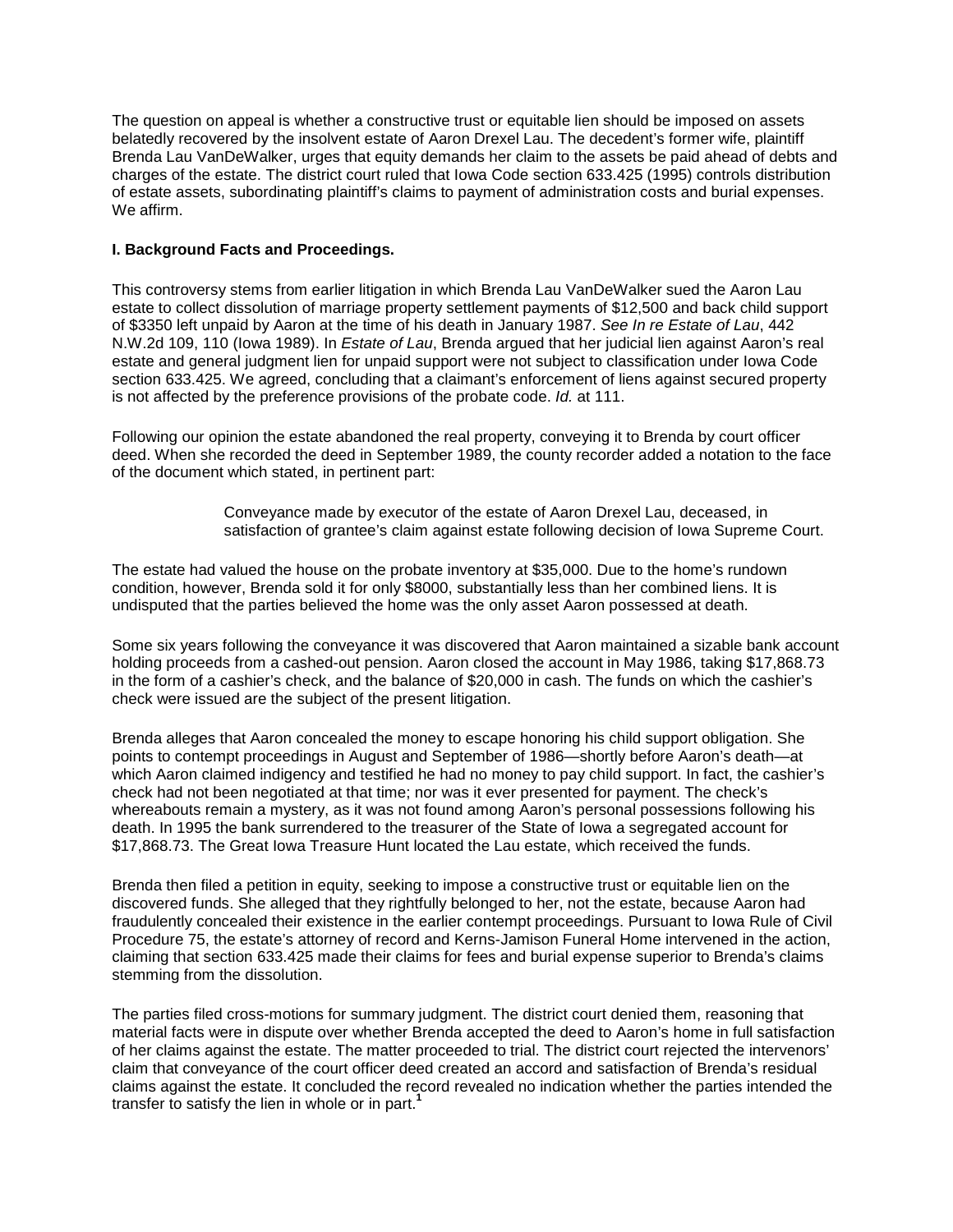Pertinent to this appeal, the court likewise declined Brenda's request to impose a constructive trust or equitable lien on the funds. It ordered the newly discovered assets classified for payment in accordance with Iowa Code section 633.425. This appeal by Brenda followed.**<sup>2</sup>**

#### **II. Discussion.**

Iowa Code section 633.425 governs classification of probate debts and charges. The statute provides:

In any estate in which the assets are, or appear to be, insufficient to pay in full all debts and charges of the estate, the personal representative shall classify the debts and charges as follows:

- 1. Court costs.
- 2. Other costs of administration.
- 3. Reasonable funeral and burial expenses.
- . . . .

9. All unpaid support payments as defined in section 598.1, subsection 6, and all additional unpaid awards and judgments against the decedent in any dissolution, separate maintenance, uniform support, or paternity action to the extent that the support, awards, and judgments have accrued at the time of death of the decedent.

10. All other claims allowed.

Iowa Code § 633.425. The intervenors' claims fit into categories (2) and (3), respectively; Brenda's claim falls to category (9).

Brenda argues that the newly discovered funds should, in fairness, escape the priority scheme of section 633.425. The crux of her claim is that, but for Aaron's fraudulent concealment, she *would have* secured her interest in the funds before his death. Like the district court, however, we are convinced Brenda's claim rests entirely on speculation. She provides no persuasive proof as to how she would have secured such a lien. Significantly, the parties' dissolution of marriage decree specifically awarded Aaron his pension plan proceeds. Nothing in the court's subsequent contempt order suggests the court would have attached those funds for Brenda's benefit had they been available.

We thus turn to Brenda's claim the estate holds the funds in constructive trust, outside probate, for her benefit. We accept as true Brenda's allegation that Aaron fraudulently concealed his assets to avoid paying child support. Given that, Aaron's claimed insolvency is analogous to concealment by a fraudulent transfer.**<sup>3</sup>** Contrary to Brenda's claim that fraudulent transfers should be accorded special status, Iowa Code section 633.368 provides that

> property liable for the payment of debts and charges against a decedent's estate *shall include all property transferred by the decedent with intent to defraud the decedent's creditors or any of them*, or transferred by any other means which is in law void or voidable as against the creditors or any of them. . . .

Iowa Code § 633.368 (emphasis added). The statute further provides that property recovered by the estate "shall constitute general assets for the payment of all creditors." *Id.* Thus, we conclude, the